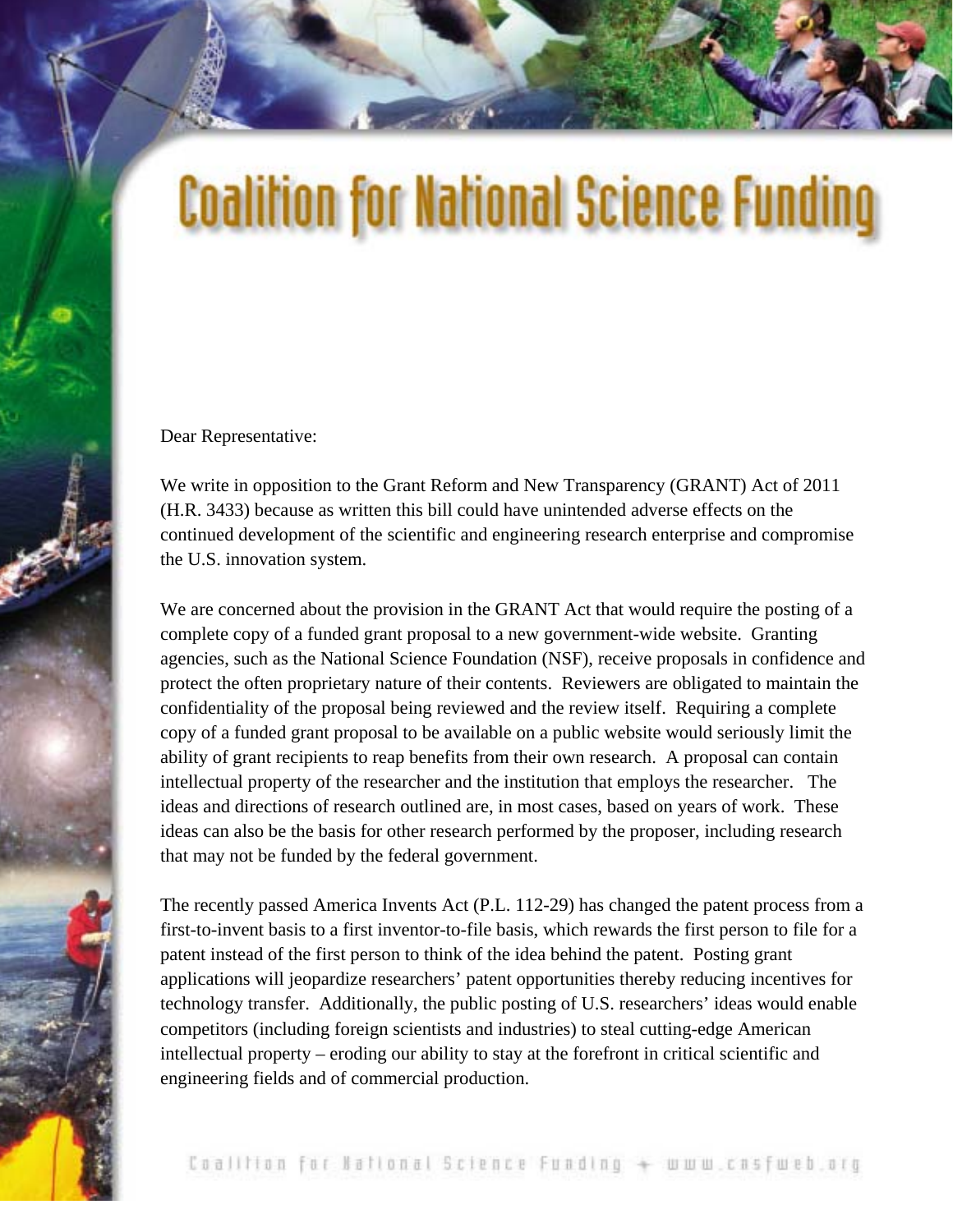Instead of mandating the posting of funded grant proposals to a government website, we recommend that agencies require the posting of abstracts of funded proposals to the website. This would protect intellectual property while providing useful information about the research to taxpayers. In the case of a Freedom of Information Act (FOIA) request of a proposal, agencies should be required to contact the researcher and her/his institution to allow for appropriate redacting of proprietary and other legitimately confidential information before making a copy of the funded grant proposal available. This practice has been employed by NSF and other agencies in the past.

We also oppose disclosure of peer reviewers, either by name or unique identifier. As written, the provision would allow identification of peer reviewers at the individual grant level in areas of research in which there are small numbers of scientists and engineers. An important characteristic of the current peer-review process is the anonymity of the reviewers. This process has helped to foster many seminal discoveries throughout all science, engineering, and mathematics disciplines and has contributed to the development of a significant cadre of firstrate researchers in all disciplines. The success of the peer-review process depends on the willingness of qualified reviewers to be candid and critical as needed in the evaluation of research proposals and, in fact, without the anonymity provided in the current process, many researchers would not be willing to review proposals.

Increased accountability and transparency are worthy goals, and we believe the federal science and engineering research grants process is currently very accountable and transparent, while also encouraging the best in our country to participate. H.R. 3433 would disrupt this balance and ultimately be detrimental to the U.S. science and engineering research enterprise. Thank you for considering our concerns.

## Sincerely,

American Association for the Advancement of Science American Association of Anatomists American Association of Physics Teachers American Astronomical Society American Chemical Society American Educational Research Association American Geophysical Union American Geosciences Institute American Institute of Biological Sciences American Institute of Physics American Mathematical Society American Physiological Society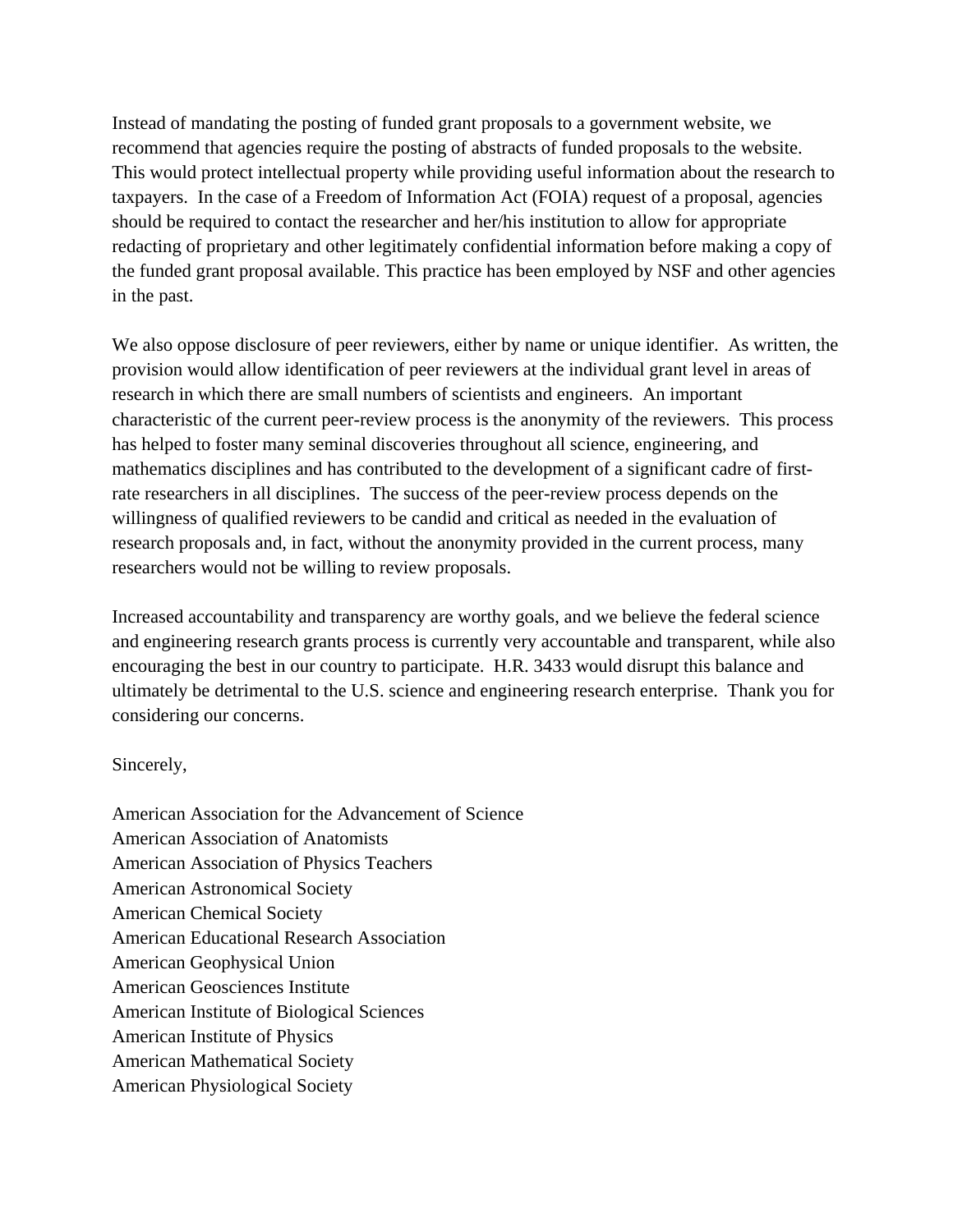American Society for Biochemistry and Molecular Biology American Society for Engineering Education American Society for Microbiology American Society for Nutrition American Society for Pharmacology & Experimental Therapeutics American Society of Agronomy American Society of Plant Biologists American Sociological Association American Statistical Association ASME Association for the Science of Limnology and Oceanography Association of American Geographers Association of American Medical Colleges Association of Environmental & Engineering Geologists Association of Population Centers Association of Research Libraries Biophysical Society Columbia University Computing Research Association Consortium for Ocean Leadership Consortium of Social Science Associations Consortium of Universities for the Advancement of Hydrologic Science Cornell University Crop Science Society of America Ecological Society of America Federation of American Societies for Experimental Biology Federation of Associations in Behavioral and Brain Sciences Geological Society of America IEEE-USA Kent State University Linguistics Society of America Materials Research Society Mathematical Association of America Medical College of Wisconsin Michigan State University National Association of Marine Laboratories National Postdoctoral Association New York Medical College North Carolina State University Oregon State University